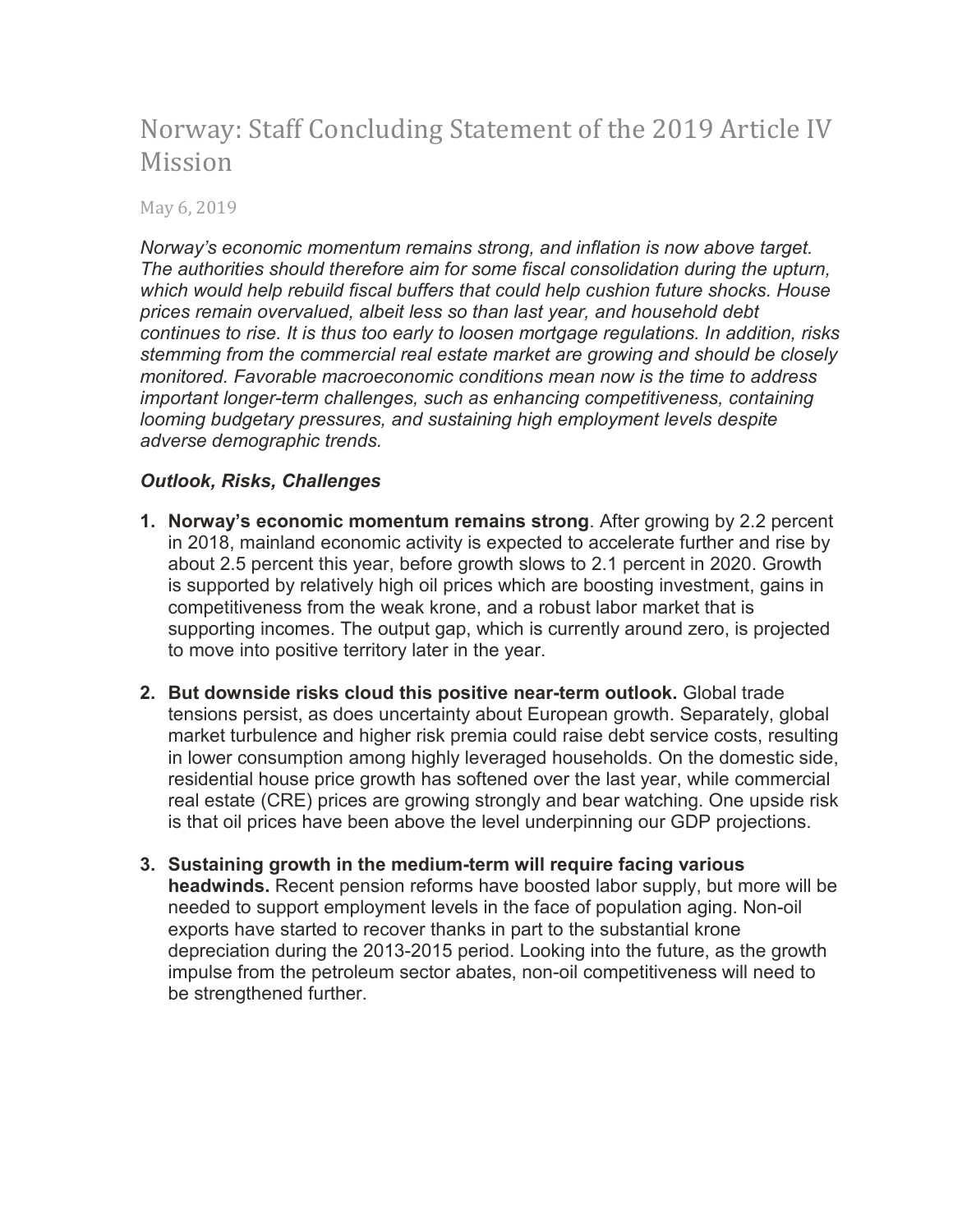## *Policy Discussions*

*The current strong macroeconomic conditions should not foster complacency, as this could accentuate imbalances. In addition, the authorities should take advantage of the positive context to tackle difficult reforms that would address long-run challenges.* 

# *Fiscal Policy*

- **4. Fiscal policy has been broadly neutral over the last three years, a marked improvement relative to how policy was conducted in previous upswings.** Following the better than expected outturn—and negative fiscal impulse—last year, the 2019 deficit is likely to imply a positive impulse this year. Overall, the structural non-oil deficit will be broadly unchanged over the 2017-19 period. This contrasts with previous upswings, during which non-oil deficits increased significantly simply because space under the rule was increasing.
- **5. The authorities should go beyond neutral and target some consolidation during the upturn.** With growth projected to be above potential in 2019 and 2020 and the output gap turning positive, the authorities should target a  $\frac{1}{4}$  to  $\frac{1}{2}$ percent of GDP annual fiscal consolidation. This would have various benefits, first and foremost to help build fiscal space for the next cyclical downturn, particularly given mounting external risks.
- **6. In addition to these immediate considerations, Norway confronts significant looming fiscal challenges.** The combination of demographic changes, dwindling oil and gas reserves and already high non-oil fiscal deficits will require a permanent fiscal adjustment of 4-5 percent of GDP in the long term. From a solvency perspective, the current strong net asset position of the public sector means Norway could in principle afford to spread these adjustments over many years. However, without more immediate action, space under the fiscal rule will become increasingly constrained over the next decade. This will crowd out any new budget initiatives unless the authorities are prepared to start increasing revenues or consolidating other spending soon.

#### **7. These needs could be met through a combination of measures:**

• On the revenue side, the efficiency of the VAT system is only slightly above average by international standards. Efficiency is undermined by a range of exemptions and multiple rates. While some of these exemptions and lower rates are motivated by social objectives, the VAT system is a blunt and inefficient instrument to redistribute incomes, and Norway is capable of bettertargeted and more sophisticated tools. Our calculations show that a realistic improvement in VAT efficiency through base broadening could yield an additional 1½ percent of GDP in annual revenue. Additional possible revenue measures include less generous tax incentives for home ownership.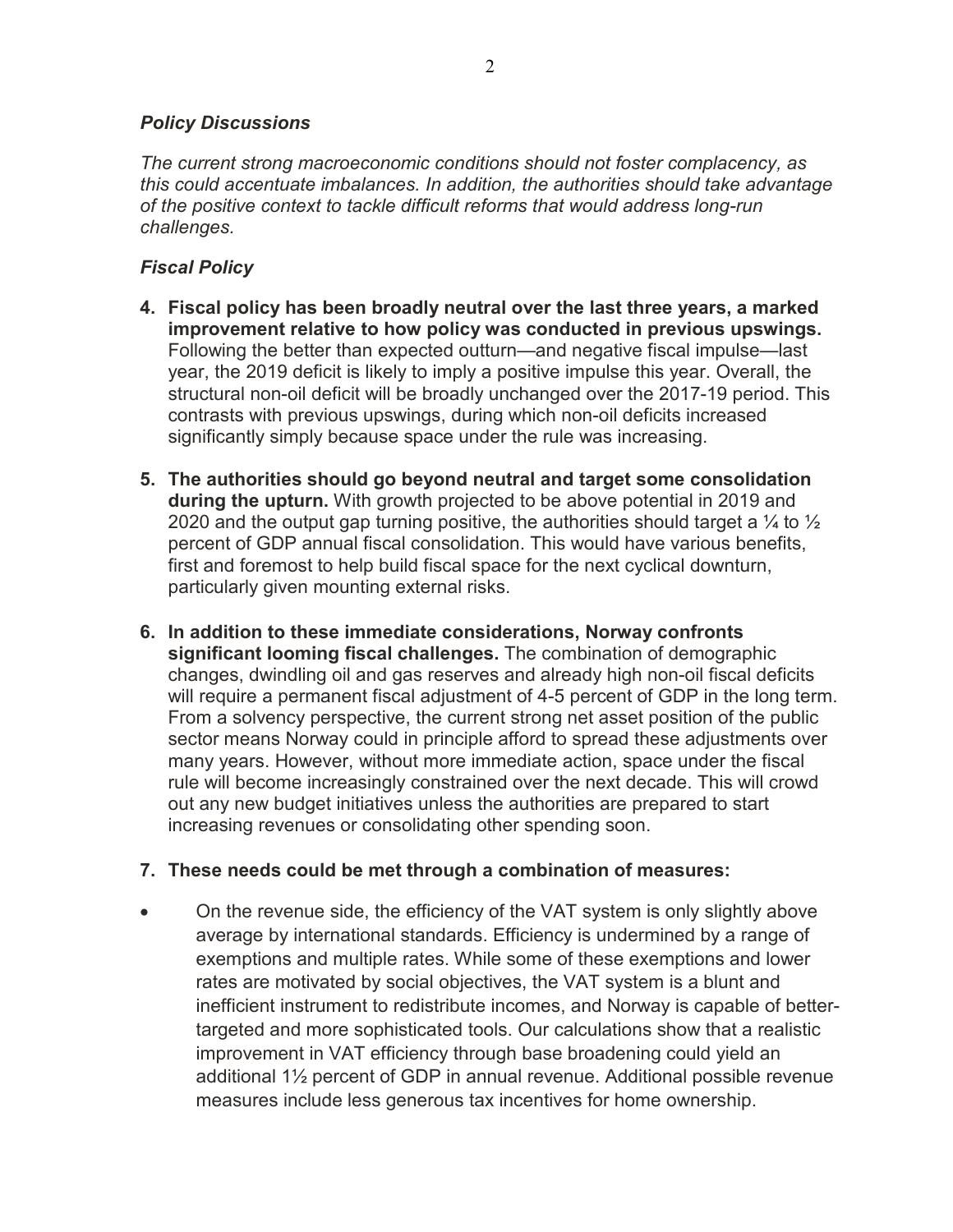• On the expenditure side, reforms of sickness and disability pensions, while aimed primarily at increasing employment levels, would also have a positive budgetary impact. Spending on sickness and disability benefits is 2-3 percent of GDP higher per year than in other Nordic countries, where benefits are already generous by advanced economy standards.

#### *Monetary and Financial Sector Policies*

- **8. Monetary tightening should continue.** After the recent increase, the key policy rate is at 1 percent, and Norges Bank now signals a preference for higher interest rates for the period up to end-2020 relative to its communication late last year. Both the tightening and the steepening of the interest rate path are appropriate, given above-target inflation and strong projected GDP, employment, and wage growth for this and next year.
- **9. Conversely, faster tightening does not seem warranted.** Inflation expectations remain well anchored, and the high share of flexible-rate mortgages makes household consumption very sensitive to interest rate changes, creating the risk of a self-induced slowdown if rates are increased too rapidly. In addition, tightening faster at a time when other central banks are pausing their policy normalization cycles would widen interest rate differentials and create unwanted capital inflows and exchange rate appreciation.
- **10.Risks from residential housing prices have decreased but have not disappeared.** House prices remain overvalued in our view (by around 5-20 percent in Oslo and 0-10 percent nationally), albeit less so than last year. In addition, household debt continues to increase from high levels. Mortgage regulations should therefore not be relaxed, nor should the stricter Oslo "speed limit" be increased to the national level.
- **11.Risks are growing in the commercial real estate (CRE) market where prices have increased substantially.** Price growth has been especially high among prime properties in Oslo, where yields are now lower than in many other major European cities. Norwegian banks have substantial exposure to CRE loans. In this context, we support the increase in the countercyclical buffer requirement from end-2019. In addition, the authorities should continue their efforts to remedy shortcomings of available CRE data, which hamper the precise assessments of these risks.
- **12.Standing against these risks, the banks have robust liquidity and capital buffers.** Banks comfortably meet the capital requirements; the average common equity tier 1 (CET1) is 15.7 percent (2018:Q3). On the liquidity side, the aggregate liquidity coverage ratio now stands at 140 percent, and the net stable funding ratio at 115 percent.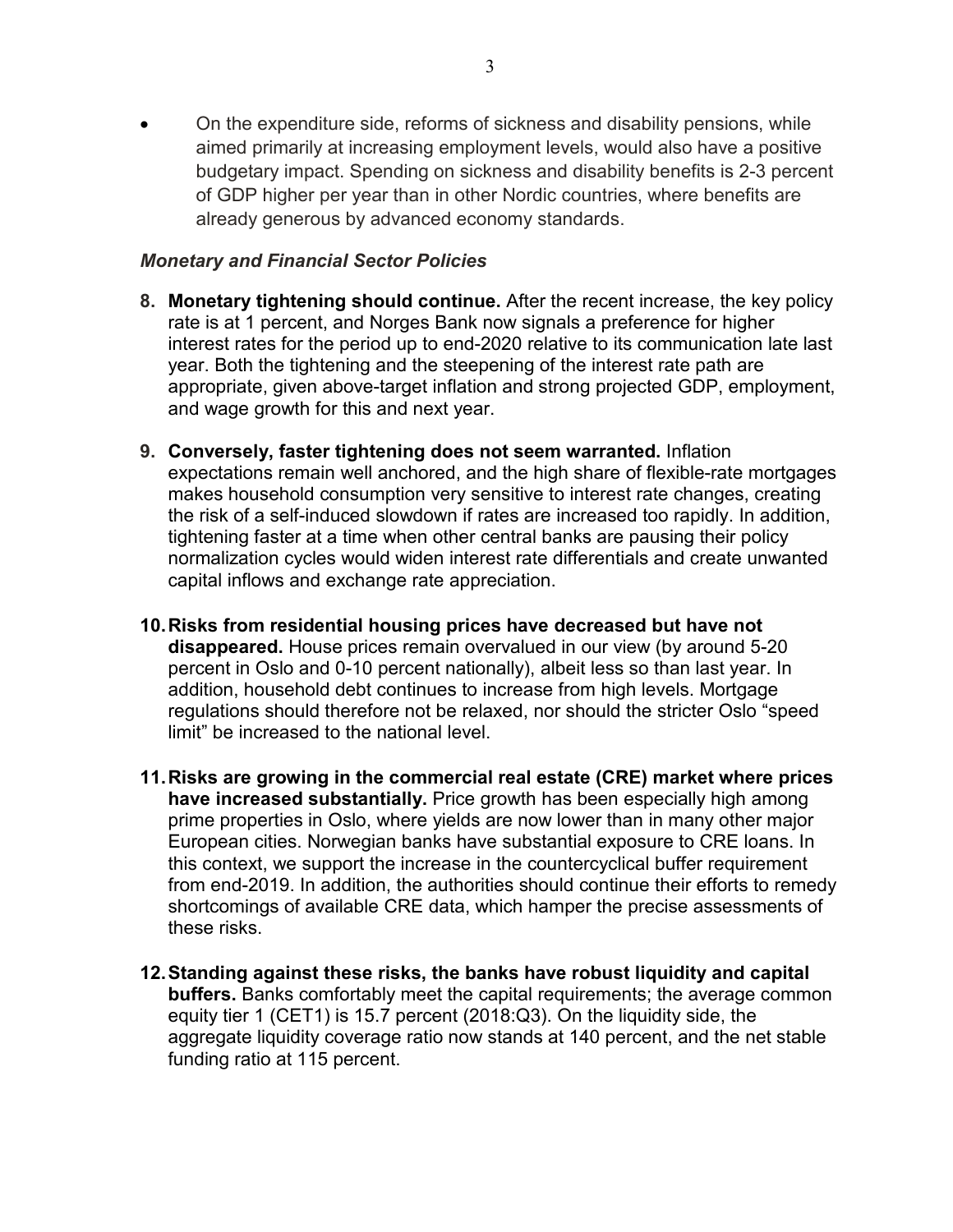**13.In the context of recent allegations of money laundering in several Nordic banks, a solid de-facto and de-jure Anti-Money Laundering and Countering Financing of Terrorism (AML/CFT) framework is paramount.** Parliament has recently approved a new AML/CFT law that grants sanction powers to the FSA, broadening its toolkit. It is also timely that the FSA has received higher budgetary resources to step up supervision of AML/CFT compliance. Going forward, we welcome the ongoing efforts to close remaining gaps in the AML/CFT framework, as well as to strengthen regional cooperation on AML/CFT issues.

## *Structural Policies*

- **14.Ensuring durable longer-term growth requires a continued rebalancing of the economy away from oil and gas.** Norway has diversified its economy to a greater extent than many other commodity exporters, not least thanks to its responsible management of oil revenues. However, the fact that oil and gas production are projected to start declining relatively soon is a stark reminder of the task at hand. The weak krone is helping competitiveness in some non-oil and gas sectors, notably in the fish and tourism industries, whereas traditional manufacturing industries have responded to a lesser extent than could have been expected given the size of the 2014-15 depreciation. Beyond the weak krone, restraint in wage settlements will be important to deepen recent competitiveness gains. The social partners have again demonstrated their commitment to moderate wage increases in this year's bargaining round, settling for nominal wage growth in manufacturing, the wage-leading sector in the Norwegian bargaining system, to 3.2 percent. It will be important to preserve this sense of shared responsibility.
- **15.Another key challenge will be to sustain high employment levels in the face of population aging.** Sickness and disability benefits are the single most important priority in this area. About 10 percent of the working age population receives permanent disability pensions, and still more are on temporary disability. This is much higher than in Nordic peers. There is also an increasing number of young beneficiaries, many of whom are likely to remain trapped in the system and out of the labor force over the long term. We welcome the governmentappointed commission's recent recommendations, which will now be discussed with the social partners. In our view, a suitable reform package would ideally consist of combination of measures aimed at achieving three key elements: (i) tightening eligibility criteria and certification procedures; (ii) enhancing education and retraining programs for beneficiaries, in particular those with more limited employment opportunities; and (iii) reducing benefit levels, which are high compared to peer countries, especially for the young (who often earn more through the benefits than through work). As was emphasized by the commission, poorer and less educated people are more likely to be on sickness and disability benefits, hence the distributional consequences of any reform will have to be carefully weighted.